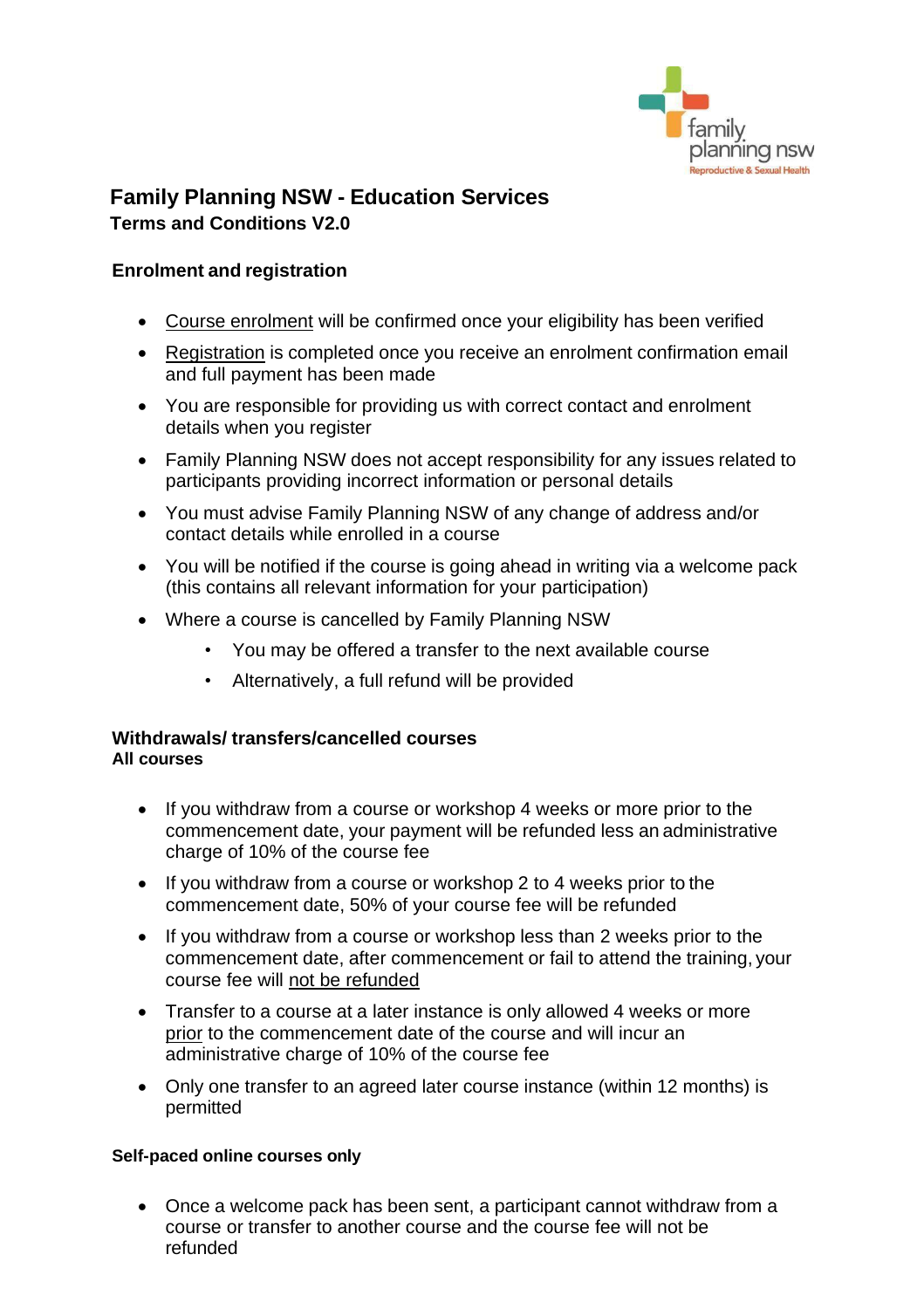## **Travel and accommodation booking**

We require minimum numbers for our courses to go ahead

- We recommend you do not book any travel or accommodation until a course is confirmed in writing via the welcome pack
- Family Planning NSW is not responsible for any travel and/or accommodation cost incurred by a participant

#### **Non-attendance or non-completion of a course or course content**

- If you do not complete 100% of the online learning by close of business the day prior to any attached course session, you will not be permitted to attend
- You may need to pay 50% of the course fee to attend that missed course session in the future
- If you are unable to complete the course within the agreed timeframe, your payment will not be refunded
- If you do not attend workshop/s, clinical placement sessions or formal assessments on the scheduled day/s your payment will not be refunded
- A request for extension for any part of the course must be made in writing, following the process provided to you in our correspondence. A decision regarding approval of an extension will be made on a case by case basis

### **Funded courses or scholarships**

- If you do not attend or withdraw from a funded course or workshop you have enrolled in, you may incur the full course fee or it may result in ineligibility to apply for other funded courses or workshops
- Additional terms and conditions may apply where course fees have been subsidised or paid in full through scholarships or other funding bodies. It is your responsibility to fulfill any extra requirements which are part of the course or conditions of funding or sponsorship
- Please refer to the scholarship and/or specific program documentation for details of arrangements for fee payments, refunds and withdrawals related to those programs

### **Clinical placement**

Courses with a clinical placement provide a defined number of clinic sessions (hours/ days).

- Participants who fail to attend booked clinical placement sessions, fail to notify the clinic by phone or cancel their booking in SPOT may not be given an extension if they do not complete the course in the prescribed timeframe
- Clinical placement session cancellations must be made directly to the clinic if within 48 hours prior to the scheduled time
- If in the case of illness, a medical certificate must be provided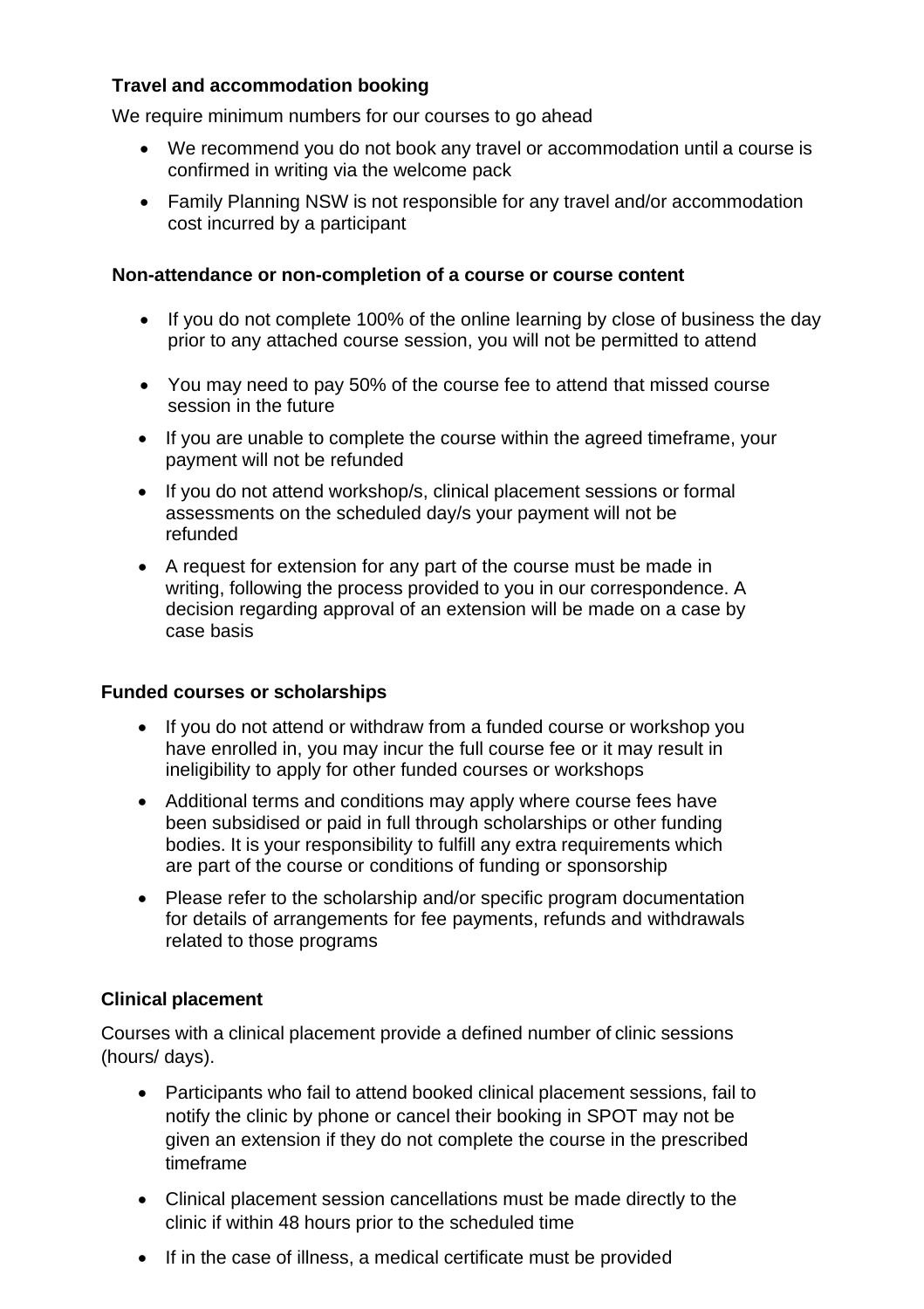- You are required to complete the clinical placement within the course timeframe
- If you are unable to complete the clinical placement within the prescribed timeframe, an extension will not be considered unless a medical certificate or statutory declaration is provided. This should outline the reasons for non-completion
- If a participant has been granted a clinical placement extension, they may be required to pay an additional fee for each subsequent session needed to meet course requirements

### **Use of and return of equipment for online assessments**

- Any equipment provided to participants to complete an online assessment must be returned in good condition and in a timely manner (as advised in the welcome pack)
- A \$100 fee will be charged for not returning the equipment to Family Planning NSW within two weeks of completing the online assessment

#### **Issuance of a certificate**

- You will be issued with an appropriate certificate dependent upon meeting the course requirements
- Qualifications and other completion certification will be issued to the participant when course fees have been paid in full and all equipment for online assessments has been returned to Family Planning NSW
- If you require a certificate to be reissued, an administrative fee of \$50 will be charged

Family Planning NSW reserves the right to alter course fees without prior notice. Course participants who have completed course enrolment and paid the course fee prior to a change in fees will not be subject to a price increase.

Participants wishing to apply for special consideration to vary any of these conditions due to unforeseen extenuating circumstances must apply in writing, before the course commencement date and provide supporting documentation. Any variation to these terms and conditions must be approved by the Director of Planning, Education and International Programme.

### **Contact us**

- Phone: (02) 8752 4222
- Clinical courses email: Clinicaleducation@fpnsw.org.au
- Schools and community services courses email: [education@fpnsw.org.au](mailto:education@fpnsw.org.au)